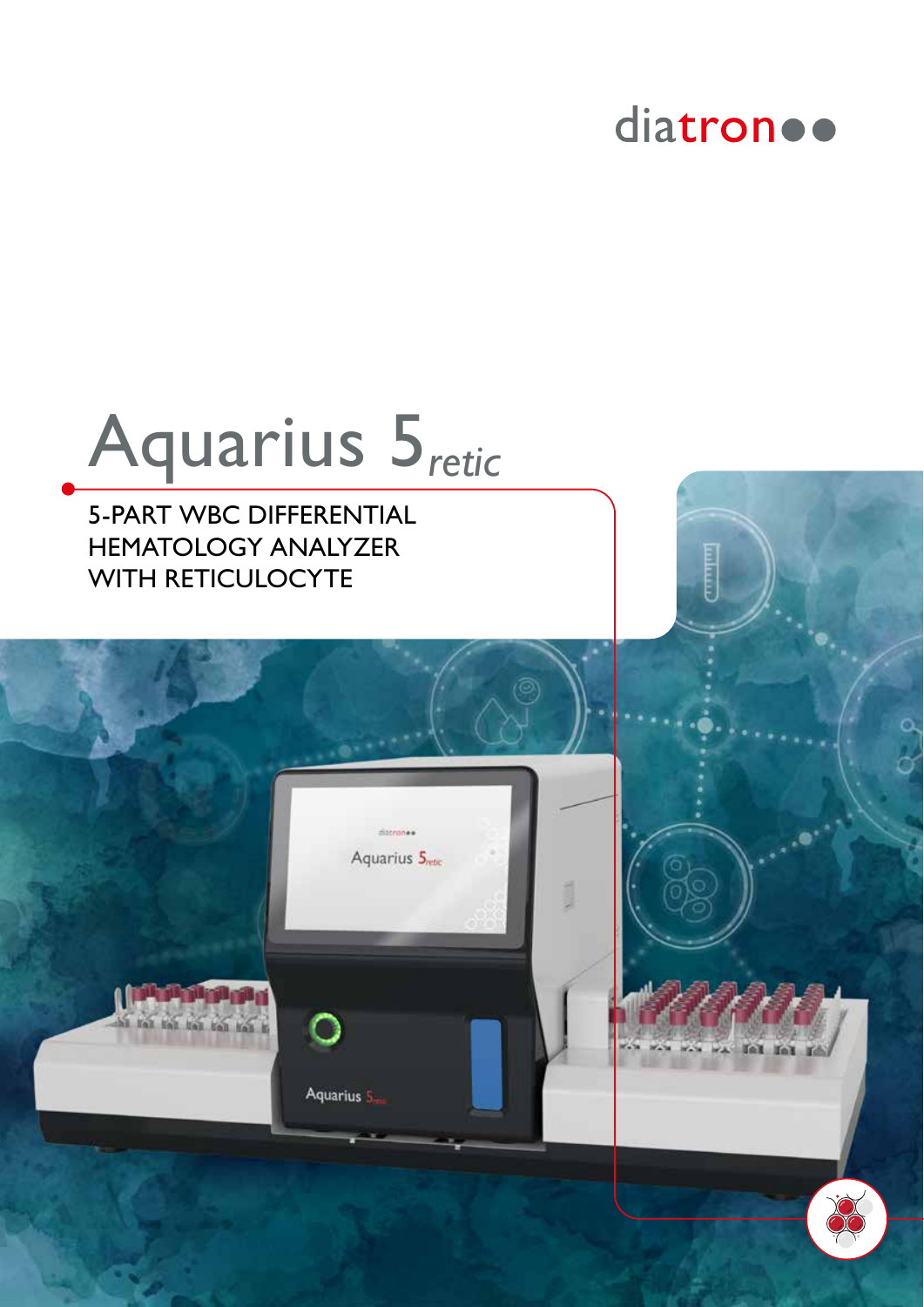## **A COMPLETE SYSTEM, COMPACT AND COST-EFFICIENT**

The Aquarius 5*retic* is designed to deliver high quality results and is suitable for use in centralized and de-centralized laboratories. The Aquarius 5*retic* has a maximum **throughput** of **80 tests/hour with the optional autoloader**.

The system is a compact, bench top, 5-part WBC differential analyzer with optional reticulocyte mode and two sampling modes: a cap piercing mode for closed tube sampling and another for open tubes.

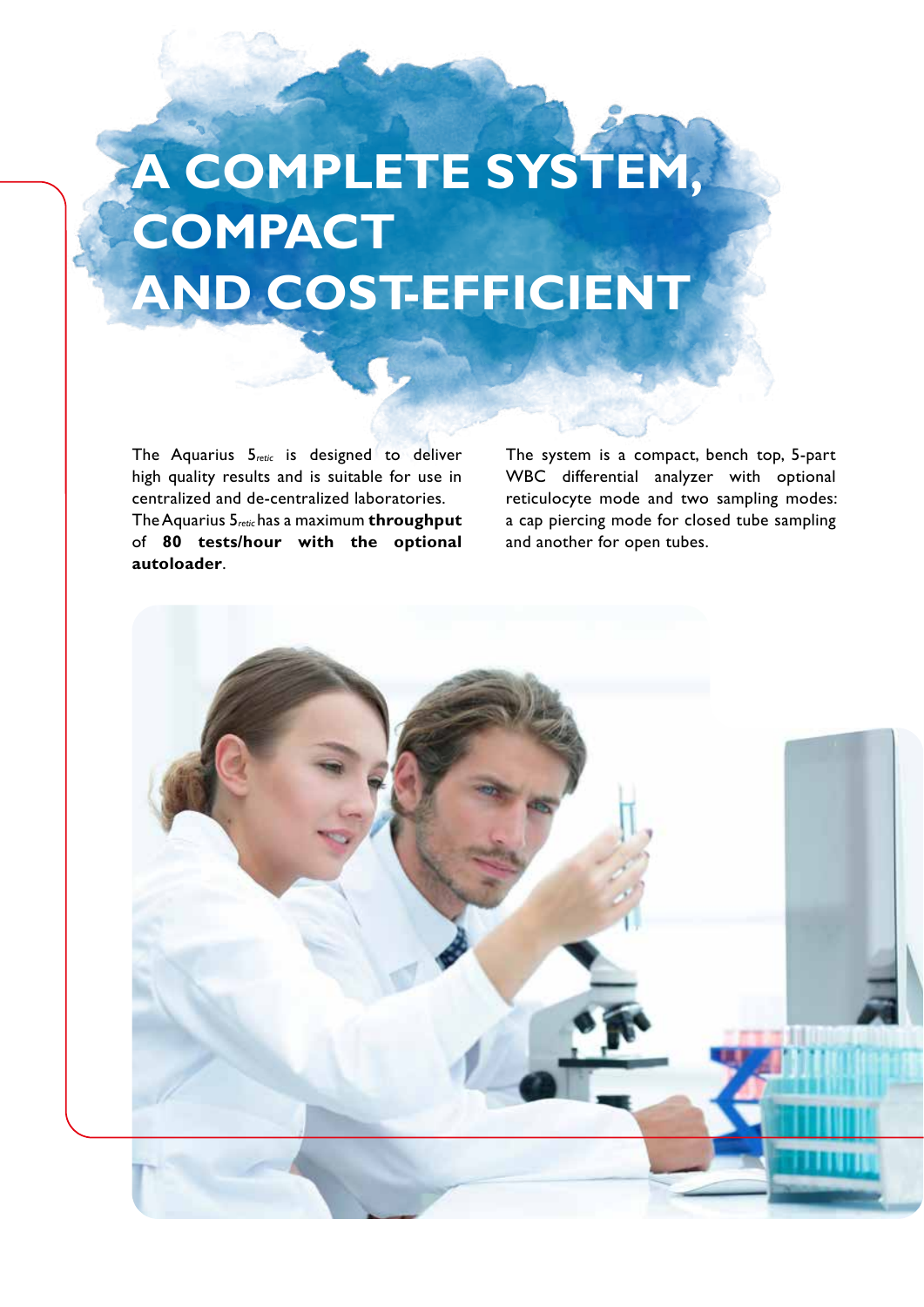## Aquarius 5*retic*

#### 1. PERFECT MEASUREMENTS EVERYTIME

The technology used for the differentiation of WBC and reticulocytes improves sensitivity in the detection of WBC abnormalities and decreases interferences ensuring high result accuracy and precision.



#### 2. CUSTOMIZED SOLUTIONS

The optional autosampler with its continuous loading capability makes the Aquarius 5*retic* a true walk-away system, ensuring timely clinical decisions in both the human and veterinary markets.

#### 3. SMART REAGENT PACK FOR COST CONTAINMENT

A closed reagent pack for CBC DIFF and reticulocytes features low reagent consumption (<30ml ), improved ease of use and better inventory control.